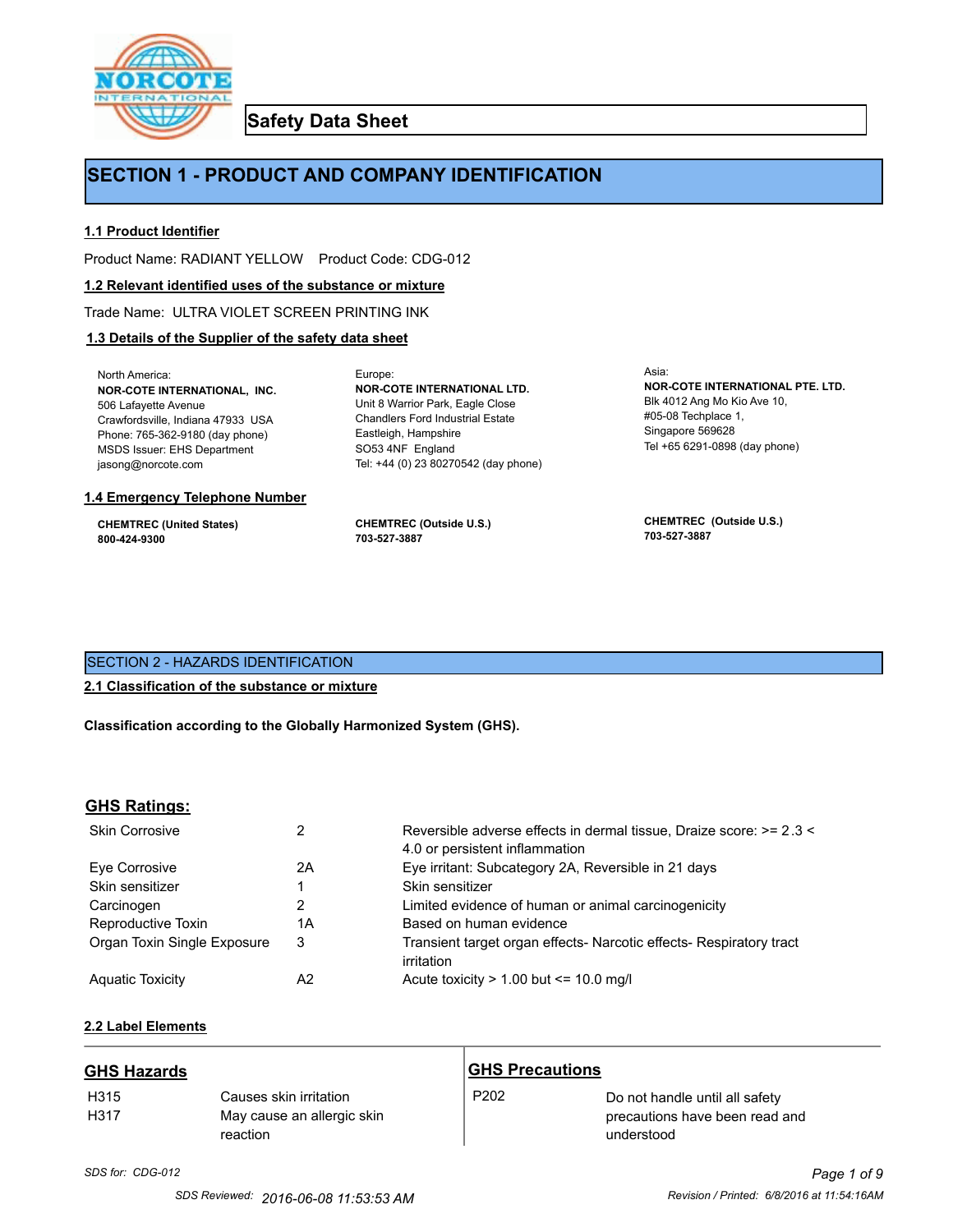| H319 | Causes serious eye irritation               | P261             | Avoid breathing                                                      |
|------|---------------------------------------------|------------------|----------------------------------------------------------------------|
| H335 | May cause respiratory irritation            |                  | dust/fume/gas/mist/vapours/spray                                     |
| H336 | May cause drowsiness or                     | P273             | Avoid release to the environment                                     |
|      | dizziness                                   | P <sub>280</sub> | Wear protective gloves/protective                                    |
| H351 | Suspected of causing cancer                 |                  | clothing/eye protection/face protection                              |
| H360 | May damage fertility or the<br>unborn child | P362             | Take off contaminated clothing and<br>wash before reuse              |
| H401 | Toxic to aquatic life                       | P302+P352        | IF ON SKIN: Wash with soap and water                                 |
|      |                                             | P304+P340        | IF INHALED: Remove victim to fresh air                               |
|      |                                             |                  | and keep at rest in a position<br>comfortable for breathing          |
|      |                                             | P305+P351+P33    | IF IN EYES: Rinse continuously with                                  |
|      |                                             | 8                | water for several minutes. Remove                                    |
|      |                                             |                  | contact lenses if present and easy to                                |
|      |                                             |                  | do - continue rinsing                                                |
|      |                                             | P308+P313        | IF exposed or concerned: Get medical                                 |
|      |                                             |                  | advice/attention                                                     |
|      |                                             | P333+P313        | If skin irritation or a rash occurs: Get<br>medical advice/attention |
|      |                                             | P405             | Store locked up                                                      |

#### **Danger**



**EMERGENCY OVERVIEW:** Product is a liquid with mild acrylic odor that may be harmful if inhaled or swallowed. Product may cause serious damage to eyes, allergic skin reactions and irritation to respiratory system. Avoid breathing vapors. Avoid spillage to sewers or waterways.

#### **ROUTES OF ENTRY:** Dermal, Inhalation, Ingestion

**ACUTE HEALTH EFFECTS:** Irritant to skin, eyes and respiratory tract. Effects may be delayed for several hours. Respiratory System

**Skin Contact:** Potential irritant and can cause allergic skin reaction. Repeated or prolonged contact may cause sensitization.

**Eye Contact:** Liquid, vapors, or mists may cause eye irritation. Protect eyes from repeated or prolonged contact.

**Ingestion:** May be harmful if swallowed. Gastrointestinal tract irritation may result.

**Inhalation:** May be harmful if inhaled. May cause irritation to upper respiratory tract upon prolonged or repeated inhalation.

#### **Effects of Overexposure**

**MEDICAL CONDITIONS AGGRAVATED BY EXPOSURE:** Repeated and prolonged overexposure may increase the potential for adverse health effects.

**CHRONIC HEALTH EFFECTS:** No additional information

# SECTION 3 - COMPOSITION / INFORMATION ON INGREDIENTS

#### **3.2 Mixtures**

\*Note: The exact concentrations of the below listed chemicals are being withheld as a trade secret

| <b>Chemical Name</b>         | Percent<br>Weight | CAS#       | EC No.    | <b>Classification (GHS)</b> |
|------------------------------|-------------------|------------|-----------|-----------------------------|
| 1.6-Hexanediol<br>diacrylate | 10.00 - 20.00 %   | 13048-33-4 | 235-921-9 | H315, H319,<br>H317, H400   |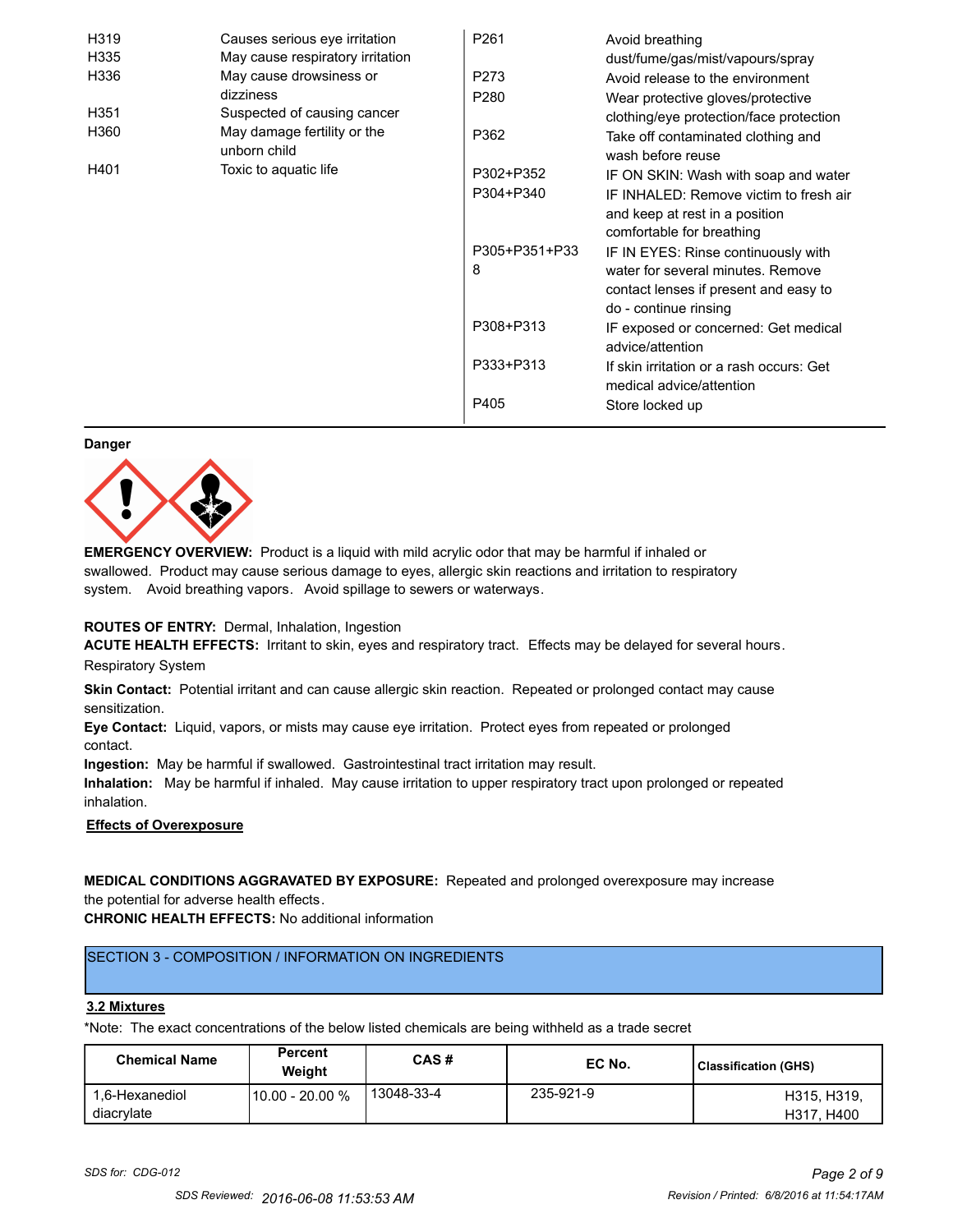| Tripropylene glycol<br>diacrylate | $15.00 - 10.00 %$ | l 42978-66-5 | 256-032-2 | H315, H319.<br>H317, H335 |
|-----------------------------------|-------------------|--------------|-----------|---------------------------|
| Titanium dioxide                  | $10.10 - 1.00 %$  | 13463-67-7   |           | H335, H372                |
| Benzophenone                      | $10.10 - 1.00 %$  | 119-61-9     |           |                           |

# SECTION 4 - FIRST AID MEASURES

# **4.1 Description of first aid measures**

**INHALATION:** Move subject to fresh air and keep warm. If subject is not breathing, administer artificial respiration. If breathing is difficult, have qualified personnel administer oxygen and get medical attention .

**EYE CONTACT:** Flush the eye and under lids with warm water for 15 minutes. Remove any contact lenses during the flushing. Get immediate medical attention if symptoms persist.

**SKIN CONTACT:** Remove and isolate contaminated clothing and shoes. Remove excess material from skin with clean cloth. Flush skin with running lukewarm water. Wash affected areas using mild soap.

**INGESTION:** If appreciable quantities are swallowed, seek immediate medical attention. Do NOT induce vomiting. Never give anything by mouth to an unconscious person.

# SECTION 5 - FIRE FIGHTING MEASURES

#### **5.1 Extinguising Media**

Evacuate area of all non-emergency personell. Firefighters must wear full emergency equipment with self contained breathing apparatus. At elevated temperatures hazardous polymerization may occur causing container rupture and in extreme cases, explosion. Fight fires from upwind and cool intact containers with water spray or stream at maximum range.

Flash Point: 100 C (212 F)

**FLAMMABLE/EXPLOSIVE LIMITS (Volume % in air):** Not established **EXTINGUISHING METHOD:** Water fog, carbon dioxide (CO2) or dry chemical

#### **5.2 Special Hazards arising from the substance or mixture:**

Thermal decomposition can lead to release of irritating gases and vapors

#### **5.3 Advice for firefighters**

#### **Protective Equipment:**

Wear full emergency equipment with selfcontained breathing apparatus . Refer to Section 8

#### **5.4 Additional Information**

 Heating causes a rise in pressue, risk of bursting and combustion Shut off sources of ignition Carbon monoxide and carbon dioxide may form upon combustion

#### **OSHA CLASSIFICATION:** Class IIIB Combustible

#### SECTION 6 - ACCIDENTAL RELEASE MEASURES

#### **6.1 Personal precautions, protective equipment and emergency procedures**

Remove all sources of ignition and ventilate area. Avoid skin and eye contact. Use respiratory protection.

#### **6.2 Environmental precautions**

Avoid release to the environment. Local authorities should be advised if significant spillages cannot be contained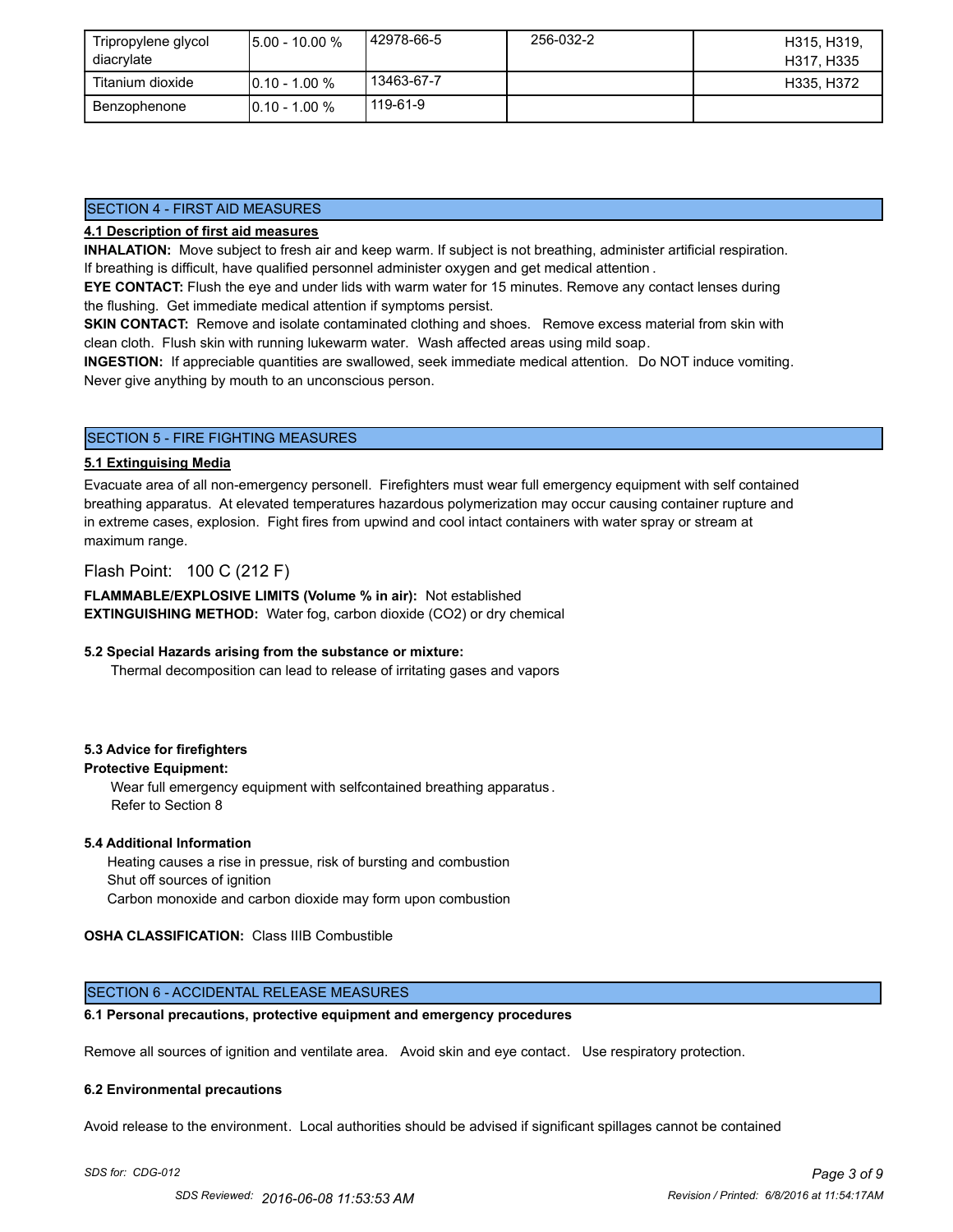#### **6.3 Methods and materials for containment and cleaning up**

 Absorb with inert materials such as dry clay or sand and place in closed container for disposal as solid waste in accordance with all applicable regulations.

# SECTION 7 - HANDLING AND STORAGE

#### **7.1 Precautions for safe handling**

Avoid any unnecessary contact. Use protective clothing specified in Section 8.

#### **7.2 Conditions for safe storage, including and incompatibilities**

Store away from heat and sunlight to prevent spontaneous polymerization. Store below 90° F (32° C). Protect containers from physical damage. Storage of containers should conform to flammable and combustible liquid regulations.

#### **SECTION 8 - EXPOSURE CONTROLS / PERSONAL PROTECTION**

#### **8.1 Control parameters**

#### **Exposure Limits:** Not established for mixture

| <b>Chemical Name / CAS No.</b>                  | <b>OSHA Exposure Limits</b> | <b>ACGIH Exposure Limits</b> | <b>Other Exposure Limits</b> |
|-------------------------------------------------|-----------------------------|------------------------------|------------------------------|
| 1,6-Hexanediol diacrylate<br>13048-33-4         |                             |                              |                              |
| Tripropylene glycol<br>diacrylate<br>42978-66-5 |                             |                              |                              |
| Titanium dioxide<br>13463-67-7                  | 15 mg/m3 TWA (total dust)   | 10 mg/m $3$ TWA              |                              |
| Benzophenone<br>119-61-9                        |                             |                              |                              |

**8.2 Exposure Controls**

**VENTILATION:** Provide natural or mechanical ventilation to minimize exposure. If practical, use local mechanical exhaust ventilation at sources of air contamination.

**EYE PROTECTION:** Use splash-proof safety goggles or safety glasses that are ANSI approved to prevent eye contact. Eyewash availability is also recommended.

**HAND PROTECTION:** Use nitrile, butyl or other gloves that are resistant to chemicals in Section 2. Replace immediately if punctured or torn or when a change of appearance (color, elasticity, shape) occurs . A minimum of 0.45mm thick gloves for long duration exposure (up to 4 hours) or mechanical handling activities; single use, disposable gloves for short duration exposures not exceeding 30 minutes or where splashes are likely, are recommended.

**RESPIRATORY PROTECTION:** Use of NIOSH/MSHA approved respirators is recommended where exposure limits may be exceeded. Consult the respirator manufacturer for appropriate type and application. **SKIN PROTECTION:** Protective or disposable outer clothing is recommended.

**Environmental Exposure Controls:** Avoid release to the environment. The product should not be allowed to enter drains, water courses or the soil.

# **SECTION 9 - PHYSICAL AND CHEMICAL PROPERTIES**

**9.1 Information on basic physical and chemical properties**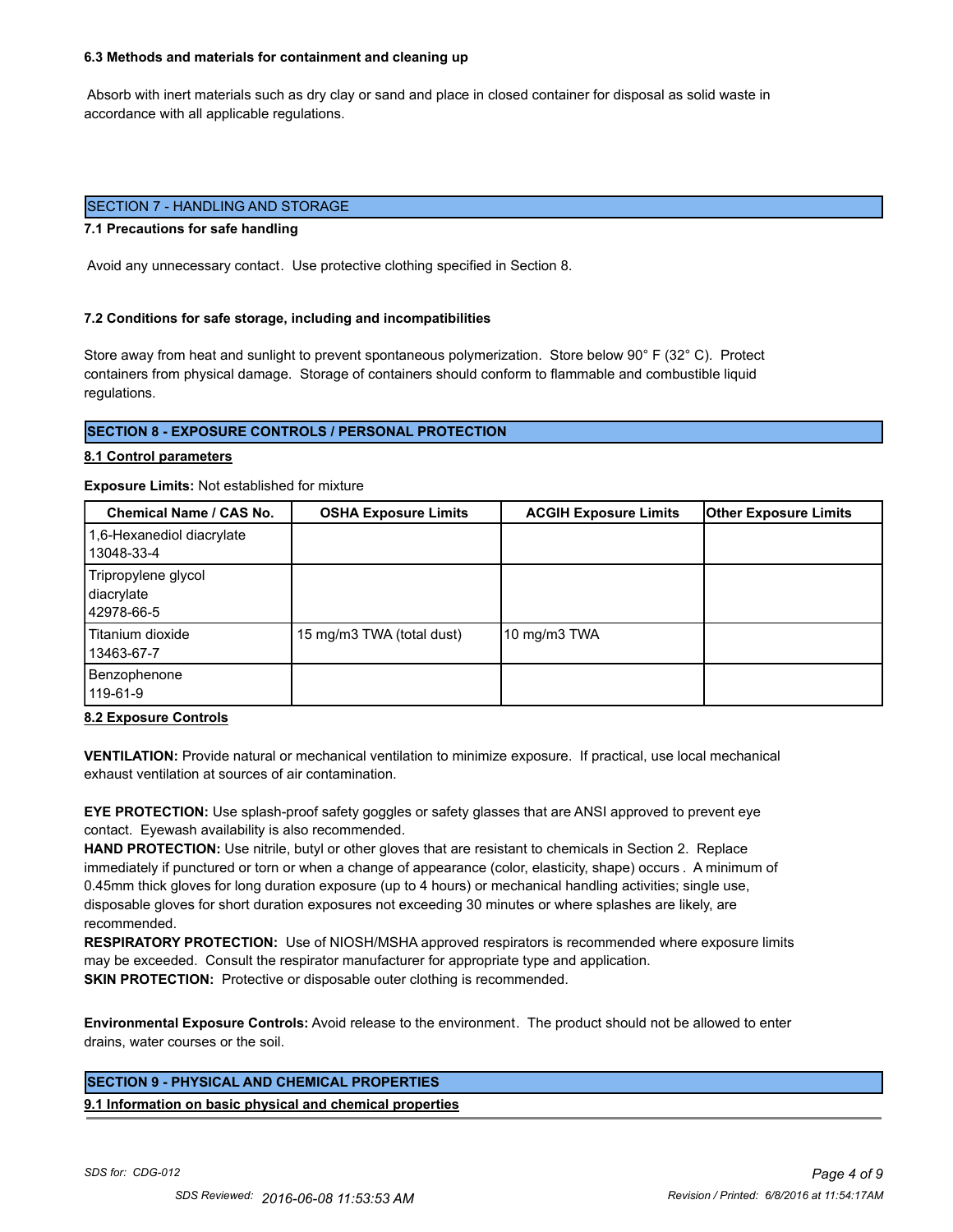| <b>Auto-Ignition Temperature</b> | Not Available                     | <b>Decomposition Temperature</b> | Not Available     |
|----------------------------------|-----------------------------------|----------------------------------|-------------------|
| Grams VOC less water:            | $1\%$                             | <b>Partition Coefficient</b>     | Not Available     |
| Viscosity:                       | See Certificate of<br>Analysis    | <b>Specific Gravity (SG)</b>     | 1.138             |
| <b>Flammability:</b>             | See Section 5.4                   | <b>Explosive Limits:</b>         | See Section 5.4   |
| <b>Flash Point:</b>              | See section 5.1                   | <b>Evaporation Rate:</b>         | <1                |
| Solubility:                      | Not Soluble in Water              | <b>Boiling Range:</b>            | Not Available     |
| <b>Melting Point:</b>            | Not Available                     | <b>Freezing Point:</b>           | Not Available     |
| $ pH$ :                          | Not Established                   | Formula KG / Gal                 | 4.31              |
| Vapor Pressure:                  | Not Established                   | <b>Vapor Density:</b>            | Heavier than Air  |
| Appearance:                      | Liquid with moderate<br>viscosity | Odor:                            | Mild Acrylic odor |

# **SECTION 10 - REACTIVITY / STABILITY HAZARD DATA 10.1 Reactivity**

None known

# **10.2 Chemical Stability**

This material is stable under recommended storage and handling conditions.

# **10.3 Possibility of hazardous reaction**

Under certain conditions (excess temperatures and contamination) hazardous polymerization may occur. Avoid high temperature and contamination with foreign materials.

# **10.4 CONDITIONS TO AVOID:**

Excessive heat, ignition sources and contamination with dirt and other foreign materials.

#### **10.5 Incompatible Materials:**

Avoid contamination or inappropriate mixing with strong oxidizing agents, peroxides, strongly caustic materials and metal corrosion products including rust. Do not expose to UV light during storage.

#### **10.6 Hazardous decomposition products**

Thermal oxidation or pyrolysis (as in fire) may yield carbon dioxide, carbon monoxide and volatile organic fragments which are flammable, irritating or toxic.

| Hazardous polymerization will not occur.      |              |  |
|-----------------------------------------------|--------------|--|
| <b>SECTION 11 - TOXICOLOGICAL INFORMATION</b> |              |  |
| <b>Component Toxicity:</b>                    |              |  |
| <b>Component Description</b>                  |              |  |
| Oral, Dermal, Inhalation                      | Ecotoxocity: |  |
| <b>Toxicity</b>                               |              |  |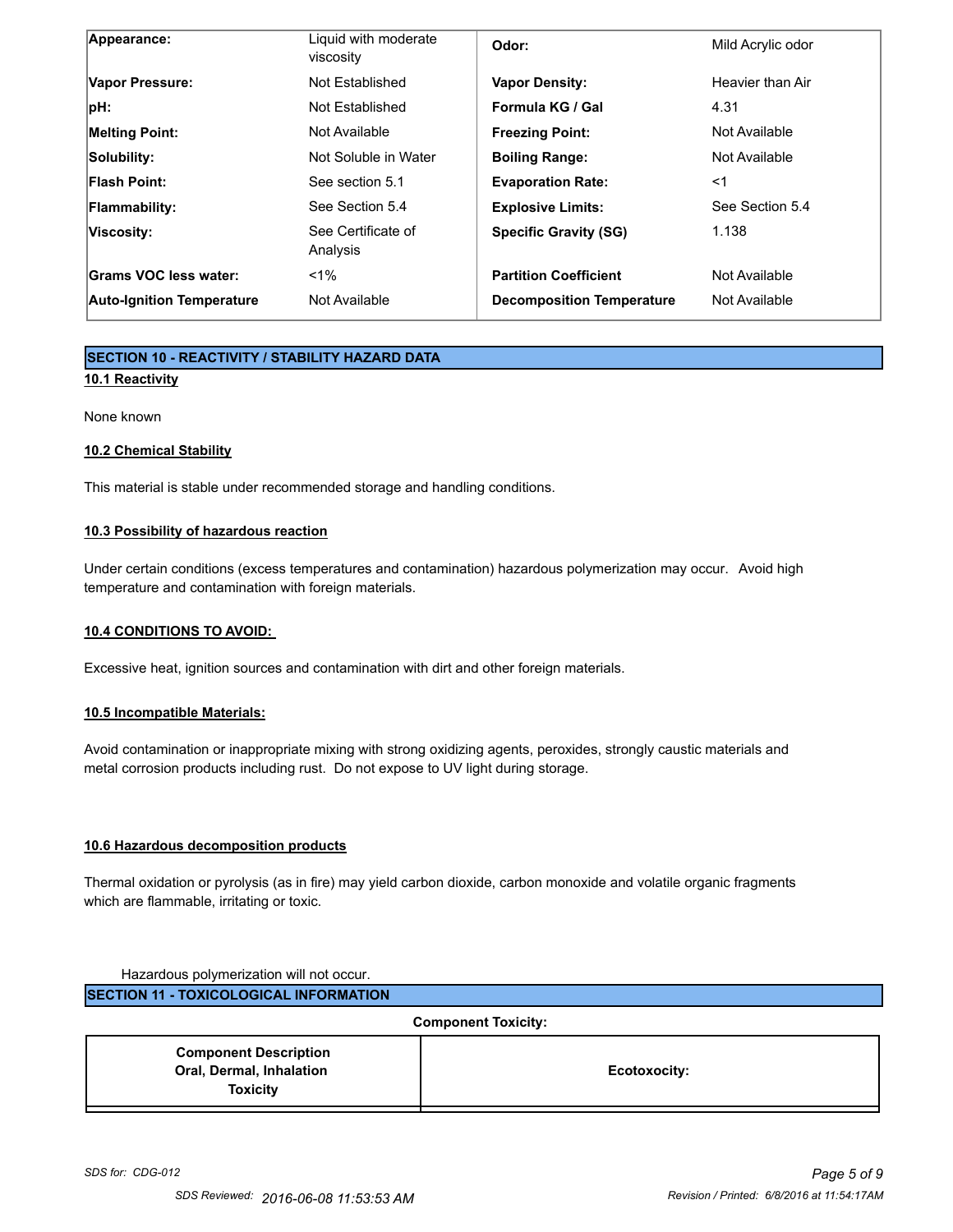| 1,6-Hexanediol diacrylate<br>Oral:5.00 g/kg (Rat)<br>Dermal: 3,600.00 µL/kg (Rabbit) | N/A                                                                                 |
|--------------------------------------------------------------------------------------|-------------------------------------------------------------------------------------|
| Tripropylene glycol diacrylate<br>Oral:3,000.00 mg/kg (Rat)                          | 48 Hr EC50 Daphnia magna: 88.7 mg/L<br>72 Hr EC50 Desmodesmus subspicatus: >28 mg/L |
| Titanium dioxide                                                                     | N/A                                                                                 |
| Benzophenone<br>Dermal: 3,535.00 mg/kg (Rabbit)                                      | 96 Hr LC50 Pimephales promelas: 13.2 - 15.3 mg/L [flow-through]                     |

**TOXICOLOGICAL DATA:** Slightly Toxic by injestion. Prolonged or repeated exposure may result in sensitization.

**LC50** - No additional information **LD50** - No additional information **MUTAGENICITY:** No additional information **REPRODUCTIVE EFFECTS:** No additional information **CARCINOGENICITY:**

Benzophenone: IARC: Possible human carcinogen OSHA: listed

Titanium dioxide: NIOSH: potential occupational carcinogen IARC: Possible human carcinogen OSHA: listed

Carcinogenicity:

# **SECTION 12 - ECOLOGICAL INFORMATION**

#### **12.1 Toxicity**

No determination has been made on ecological impact. However, it is recommended to prevent contamination of the environment with this product, i.e. soil, landfills, drains, sewers, surface waters, etc.

#### **12.2 Persistence and degradability**

No determination has been made on ecological impact. however, it is highly recommended to prevent contamination of the environment with this product, i.e. soil, landfills, drains, sewers, surface waters, etc

#### **12.3 Bioaccumulative potential**

No determination has been made on ecological impact. However, it is highly recommended to prevent contamination of the environment with this product, i.e. soil, landfills, drains, sewers, surface waters, etc.

#### **12.4 mobility in soil**

No determination has been made on ecological impact. However, it is highly recommended to prevent contamination of the environment with this product, e.i. soil, landfille, drains, sewers, surface waters, etc.

# **SECTION 13 - DISPOSAL CONSIDERATIONS**

#### **13.1 Waste Water methods**

If material becomes a waste, it does not meet the criteria of a hazardous waste as defined under the Resource Conservation and Recovery Act (RCRA) 40 CFR 261 as supplied. Dispose of this material in accordance with all applicable federal, state, provincial, and local laws and regulations.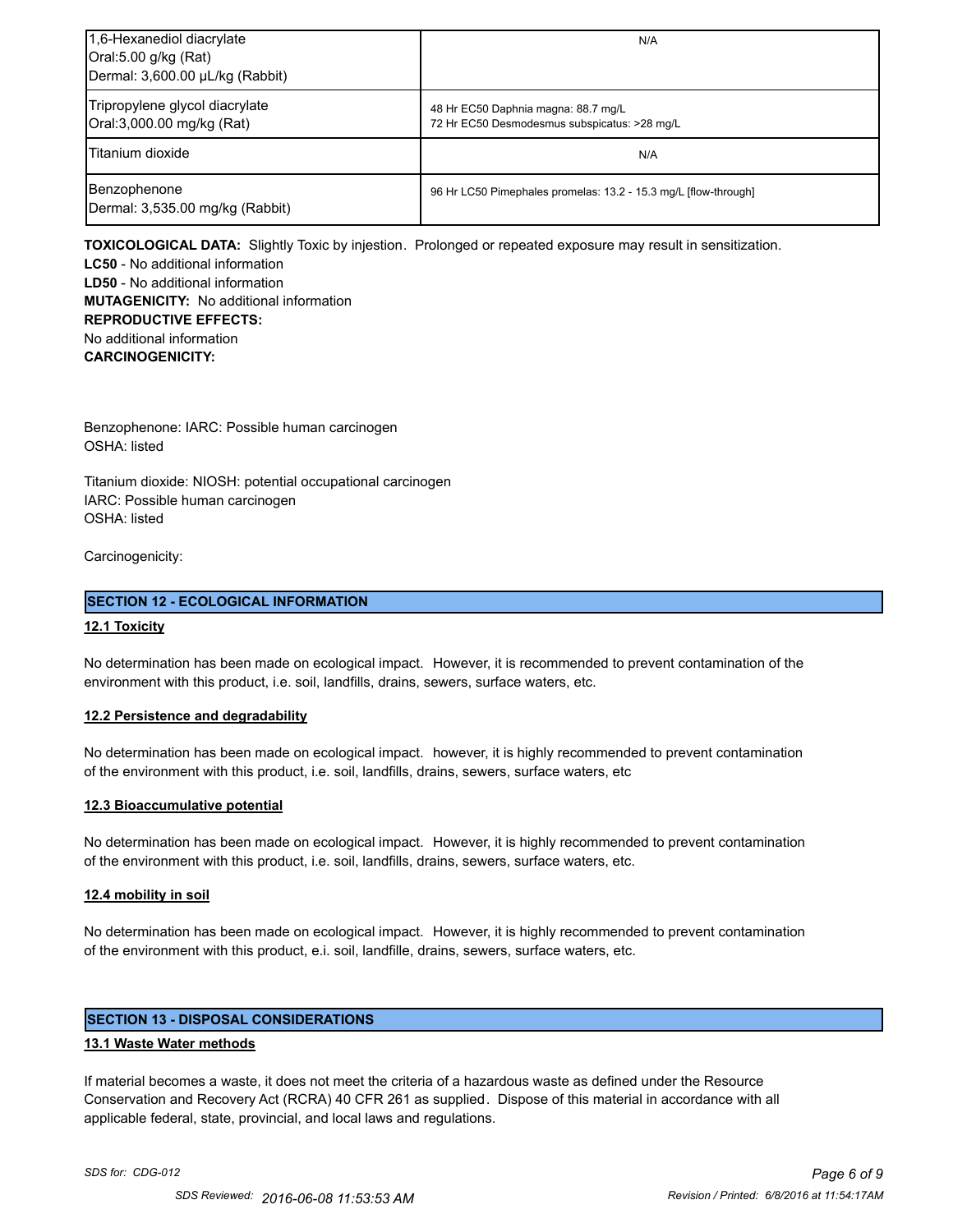#### **SECTION 14 - TRANSPORTATION INFORMATION**

Transport this product in accordance with all applicable laws and regulations . This product, as supplied, is not regulated nor classified as a hazardous material/dangerous good by United States Department of Transportation (DOT), the International Civil Aviation Organization (ICAO), the International Maritime Organization (IMO), the Canadian Transportation of Dangerous Goods Act (TDG), or the International Air Transport Association (IATA) .

#### **14.1 UN Number:** Not Applicable

**14.2 UN Proper Shipping Name:** Not Applicable

**14.3 Transport Hazard Class:** Not Applicable **DOT (49 CFR)/IATA/IMDG Hazard Class:** Not Applicable

 **14.4 Packing Group:** Not Applicable

#### **SECTION 15 - REGULATORY INFORMATION**

#### **15.1 Safety, Health and Environmental regulations / legislation specific for the substance or mixture**

This safety data sheet has been formatted to the best of our ability in accordance to Directive 67/548/EEC or Directive 1999/45EC, American National Standards Institute (ANSI) and contains hazard criteria and all information required by the Canadian Controlled Products Regulation (CPR) in regard to this product.

**Clean Air Act - Ozone Depleting Substances (ODS):** This product and its components do not contain Ozone Depleting Substances.

**Canadian Inventory Status:** Components of this product are currently listed on the Canadian Domestic Substance List (DSL) or the Canadian Non-Domestic Substance List (NDSL).

**Coalition of Northeastern Governors (CONEG):** This product meets the requirements of CONEG pertaining to heavy metals total content of no more than 100 PPM. No heavy metals are added as a part of the formulation, but raw materials may contain residual parts per million as naturally occurring elements.

**European Inventory Status:** Components of this product are listed on the European Inventory of Existing Commercial Substances (EINECS), the European List of Notified Chemical Substances (ELINCS), or are exempt from being listed.

**Food and Drug Administration (FDA) Food Packaging Status:** Components of this product have not been cleared by FDA for use in food packaging and/or other applications as an indirect food additive .

**European Union Directive 2011/65/EC Restriction of Hazardous Substances (RoHS):** This product is in compliance with the requirements of the RoHS2 Directive.

#### **California Proposition 65 RTK:**

The following components of this mixture are listed under California Proposition 65: Benzophenone 119-61-9 0.1 to 1.0 % Carcinogen Titanium dioxide 13463-67-7 0.1 to 1.0 % Carcinogen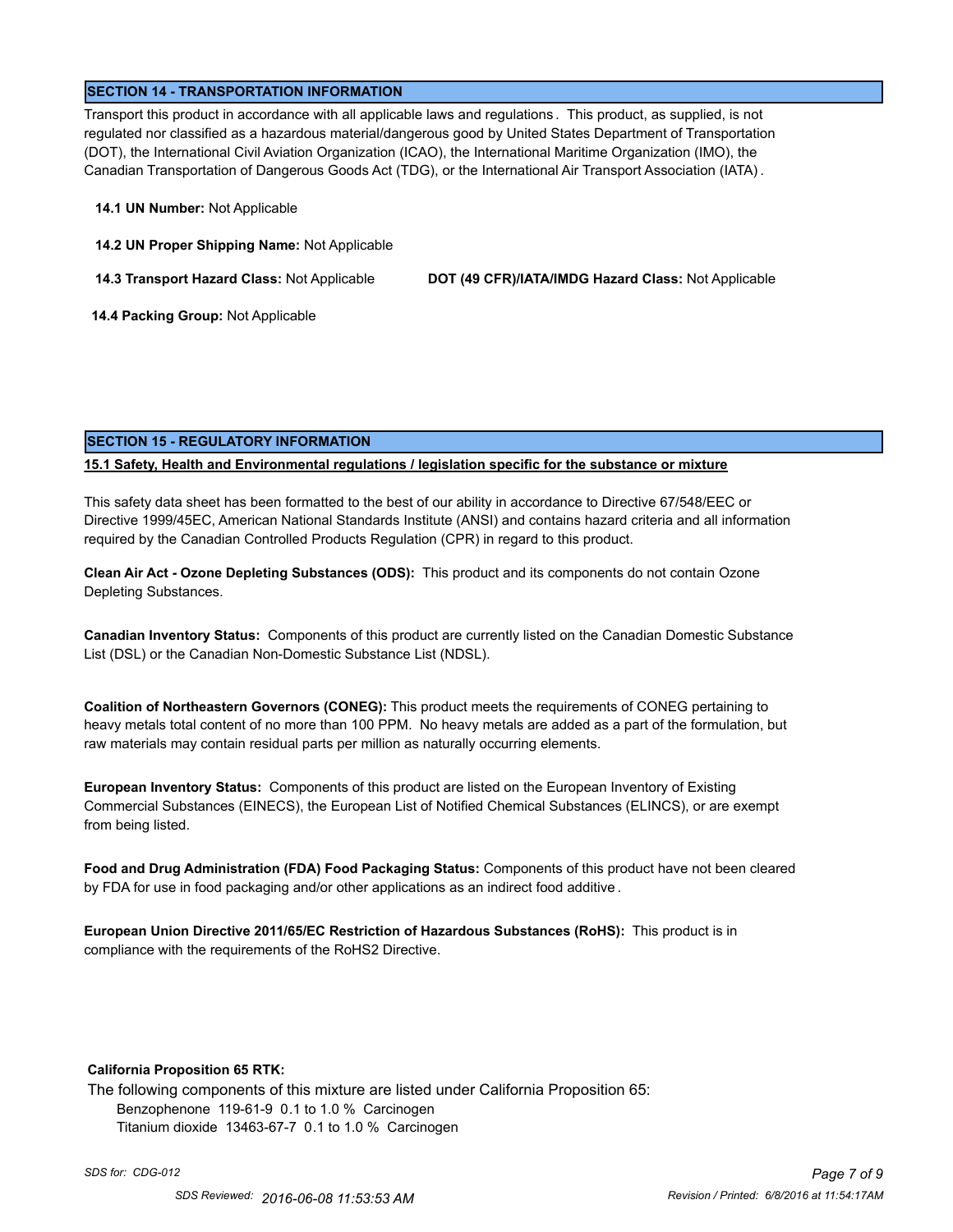If CAS numbers 13463-67-7 and/or 1333-86-4 are listed they are not supplied in respirable form.

**REACH** : This product is compliant with the registration of the REACH Regulation (EC) No. 1907/2006 as all its components are either excluded, exempt and/or preregistered.

The following Substances of Very High Concern are present (updated December 17, 2015 to review for the 168 SVHC)

- None

- None

**Superfund Amendments and Reauthorization Act of 1986 (SARA) Title III: Section 302:**

- None

#### **Superfund Amendments and Reauthorization Act of 1986 (SARA) Title III: SARA 313:**

 This product contains the following components that are regulated under the Toxic Chemical Release Reporting requirements 40 CFR 372:

- None

**Global Inventories:** The components of these products are listed in the following or exempt from listing:

Europe (EINECS): Yes USA (TSCA): Yes Canada (DSL): Yes Japan (ENCS): Yes Philippines (PICCS): Yes China (IECSC): Yes Australia (AICS): Yes Korea (KECI): Yes New Zealand (NZloC): Yes Taiwan (ECSI): Yes



**HMIS® ratings** are a registered trade and service mark of the National Paint and Coatings Association with the following scale:

\* = Chronic health effect PPE Index

- $4 =$  Severe Hazard  $A =$  Safety Glasses
- $3 =$  Serious Hazard  $B =$  Safety Glasses and Gloves
- 2 = Moderate Hazard C = Safety Glasses, Gloves and Protective Apron
- 
- 1 = Slight Hazard D = Face Shield, Gloves and Protective Apron 0 = Minimal Hazard E = Safety Glasses, Gloves and Respirator
-